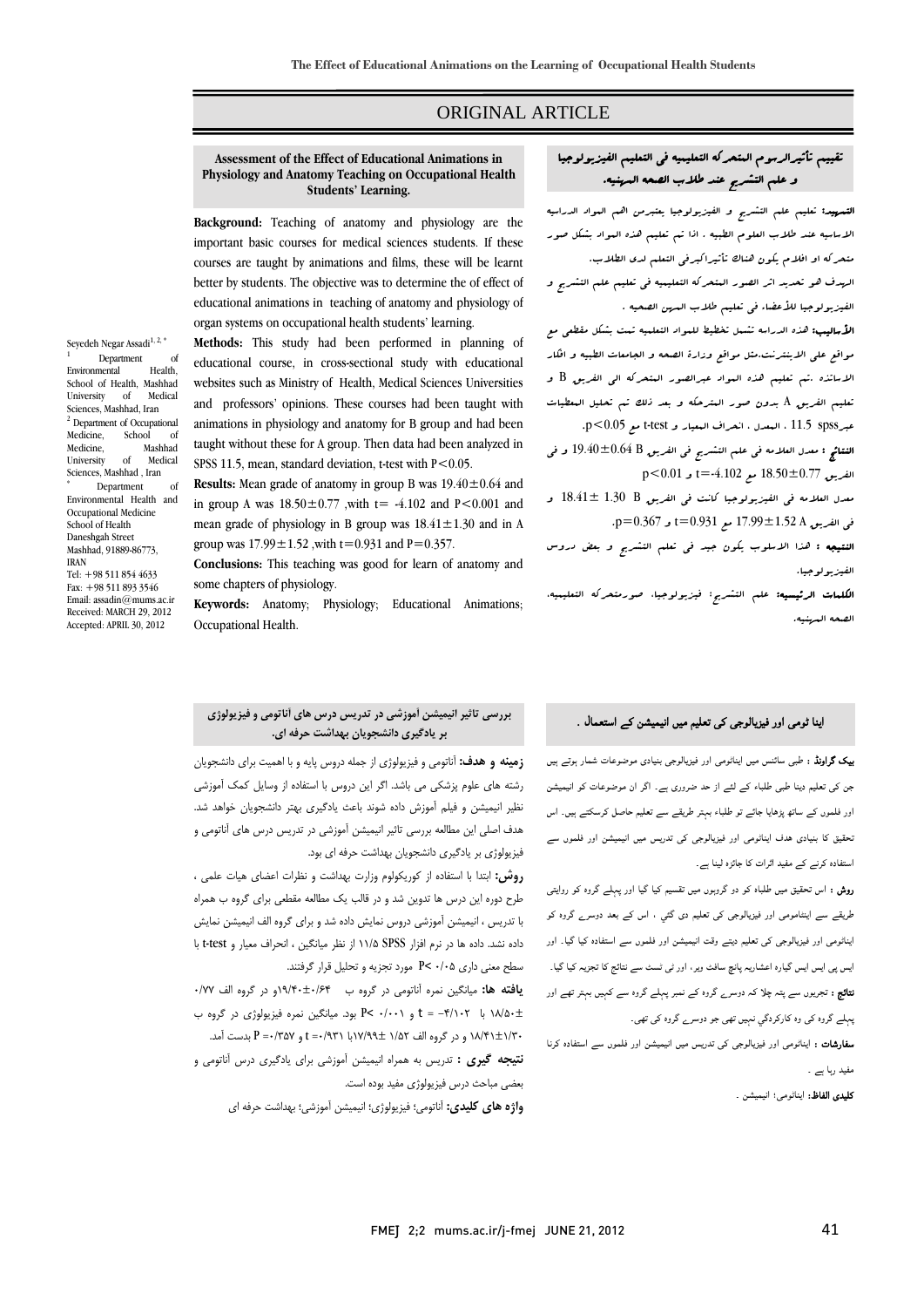### **INTRODUCTION**

 Education is the most important step in the universities and the reason of establishing schools and faculties (1). With and students can learn better, thesetools can be electronic (2), non-electronic(3). All of them help the students' learning (4,5). But most of the studies have emphasized on electronic tools such as animations and films, power preparing new educational methods play an important role in medical sciences education. These methods should increase the students' learning levels, according to the assessments of teaching methods,they could improve methods could cause some problems for professors and educational helping tools, professors are able to teach better points,and etc. (4,5).Using innovation in teaching and teaching condition. It seems as if the use of complicated sometimes are not practical in all situations.

 Some studies had demonstrated the positive effect of the use of electronic tools such as power point , film,… by electronic tools (6) . According to these, sometimes small changes in teaching methods could be useful and increase educationaladvances. Some studies in medical sciences have demonstrated the effect of mnovation and new methods on<br>better learning (6-9). In the study of the improvement of general practitioners' education, they had organ system based education , for example: about respiratory system; embryology, histology , anatomy ,physiology, biochemistry , biophysics, initiationgly, physical examination, and simple<br>cases had been taught that could be useful for better learning of respiratory system (7) . Of course they used professors on the attitude of students in contrast to nondemonstrated the effect of innovation and new methods on biophysics, immunology, physical examination, and simple educational helping tools for students' better learning.

 Some studies have expressed the importance of new use of clinical hypothesis and samples could increase the relationship between basic and clinical lessons (6-9) .These methods can do better when we use educational helping educational methods in students' learning; for example the tools.

toois.<br>Using references which are introduced by Health Ministry and its curriculum could help professors and students in teaching and learning (12-17). Professors should make the course plans of lessons and show these to students. Educational helping tools are someitems included in these courses and lesson plans (18-22).

 Teaching of anatomy and physiology are important basic courses for medical sciences students. If these courses are practical and harmonious (23), these will be learned better by students but teaching with educational helping tools can help better learning(24). Mehta et al. had advised the use of<br>electronic learning in medical sciences education (25) electronic learning in medical sciences education (25).

 The objective of this study was to determine the effect of educational animations in teaching of anatomy and physiology of organ systems on occupational health l students' learning.

## **METHODS**

 This study is a cross-sectional one conducted from 1390 to students and group B contained 25 students. By using curriculum in Health Ministry website and other scientific sites (10,11,24), such as :[ http:// www.highered. mcgraw-hill .com] 1391 on occupational health students. Group A included 24

 , course plans had been written. For group B anatomy and physiology were taught by educational animations butthis was not the case for group A. Both groups had anatomy and<br>physiology from 8 to 12 (10),[http://www.educypedia.be/education/animations] (11) physiology from 8 to 12.

Session one: Definitions, scientific words, and application of anatomy and physiology in occupational health . Session two: Upper limb anatomy and cell , nerve and muscle  $\text{energy}(1)$ : Session time: Ever  $\text{time}$  anatomy and nerve and muscle physiology(2). Session four: Anatomy and physiology of heart . Session five: Anatomy and physiology of lung . Session six: Anatomy and physiology of digestive system . Session seventh: Anatomy and physiology of kidney<br>. Session eighth: Anatomy and physiology of eye and ear . Session ninth: Anatomy and physiology of nervous system (12-17) . Each session included questions and answer and a quiz at the end . Tests for two groups were at the same level, they were prepared in the educational department with the score of 0.85 correlation was done for determining the reliability.The inclusion criteria was the entrance of occupational health student in 90 -91and the exclusion Data had been entered in SPSS 11.5 and analyzed with mean physiology(1) . Session three: Lower limb anatomy and system . Session seventh: Anatomy and physiology of kidney and professors had checked them for validity a pilot study criteria was entering other years or studying other fields. , standard deviation, t-test and  $P < 0.05$ .

 In the case of research ethics; oral satisfaction was taken and the authors told that cumulative data have been used, and  $\overline{a}$ results will be reported without naming anybody.

 $\overline{a}$ 

 $\overline{a}$ 

### **RESULTS**

The total grade of anatomy in group B was  $19.40 \pm 0.64$ ; the least score was 17 and the most was 19, in group A the total was  $18.50 \pm 0.77$ ; the least was  $17.40$  and the most was  $20$ <br>with  $t = 4.102$  and  $P < 0.001$  with similicant differences with  $t = -4.102$  and  $P < 0.001$  with significant differences.

The total grade of physiology in group B was  $18.41 \pm 1.30$ ; the least score 15 and the most 20. In group A the total was 17.99 $\pm$ 1.52; the least was 15.5 and the most was 20 with  $t=0.931$  and  $P=0.357$  without any significant differences.

Table 1 shows the comparison of results in anatomy between the two groups, and Table 2 exhibits the comparison of results in physiology between the two groups.

 **In anatomy:** the grade of definition, upper limb, lower limb, lung, heart, digestive system, kidney, eye and ear had significant differences between the two groups .

 **In physiology:** the grade of definitions, lung, digestive system, kidney, eye and ear had significant differences between the two groups .

The grade of other chapters of physiology such as cell, nerve and muscle 1,2 and heart were better but had not significant differences. Anatomy and physiology of nervous system had L the same grades.

#### **DISCUSSION**

 According to the results of this study learning had improved through coordinative teaching with educational helping group B the grades of anatomy in definition, heart, digestive system, kidney, eye and ear were more than group A. In group B the grades of physiology in definitions, lung, tools ;specially in anatomy the changes are significant. In

 $\overline{a}$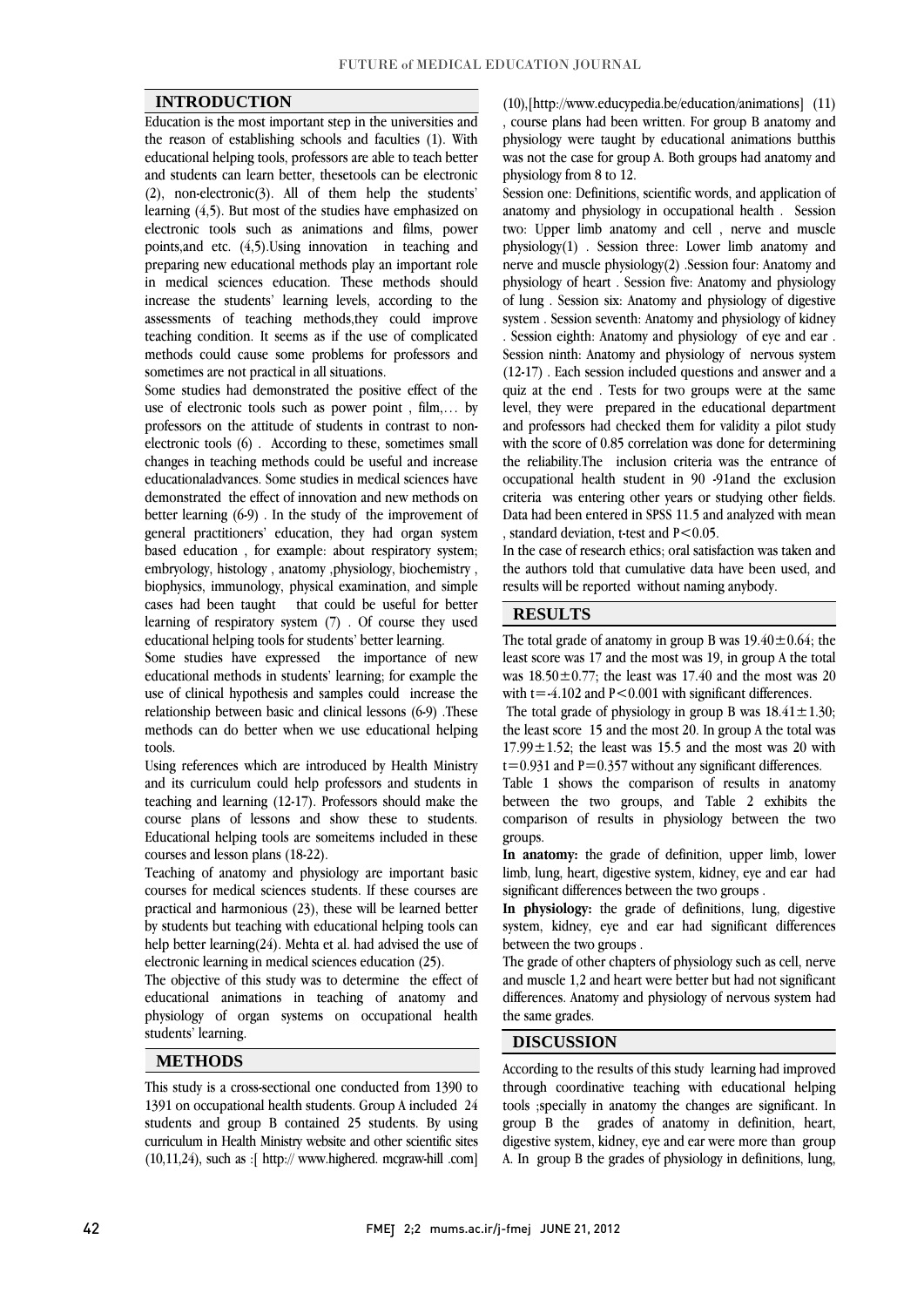digestive system, kidney were more than group A. Teaching with animations could affect learning of physiology chapters .The grades of physiology of nerve and muscle (2) and heart had been increased but were not significantly different, also the total grade of physiology did not differ<br>sionificantly between the two groups significantly between the two groups.

 According to the results ,the grade of anatomy and some chapters of physiology had been increased with this method previous texts and studies, the same as the results of the study on students' learning with using new educational methods and had significant differences (6-9) . Finally the student tolked about the usefulness of educational studies had shown the positive effects of educational helping tools on students' knowledge that could be helpful for future experiments. Of course educational helping tools cause professors teach better and students learn better, black and white boards(3). All of them help the students' learning (4,5), but most studies have emphasized on of education that had been based on the memorization of animations in the learning of anatomy and physiology, some these are electronic (2), or maybe non electronic such as

г

 electronic tools such as animations and films, power points,... (4,5).Some studies had shown the positive attitude of students toward the use of electronic tools such  $\overline{a}$ as power point , film,… by professors (6).

Mehta et al. had advised the use of electronic learning tools<br>in medical sciences education (25) in medical sciences education (25).

 educational animations had some level of innovation and complete innovation in some studies such as general practitioner education with teaching the organ system based of histology, embryology, anatomy ,physiology, biochemistry , biophysics, immunology, physical examination and clinical In this study anatomy and physiology teaching with the lessons seemed useful or applicable , that had shown samples  $(7)$ .

 In this study, essential chapters had been covered the according to the curriculum. Those had been taught because of their usefulness in future learning and working experiments .In some studies it had been recommended to ,this has begun in recent years. Occupational health was one review the curriculum according to future working needs of these curricula (18-22) .

l

ł

| Table 1. The comparison of results in anatomy between the two groups $(P<0.05)$ . |                                         |                                       |              |  |
|-----------------------------------------------------------------------------------|-----------------------------------------|---------------------------------------|--------------|--|
| subject                                                                           | <b>Grade of anatomy</b><br>in group $A$ | <b>Grade of anatomy</b><br>in group B | <b>Value</b> |  |
| Definitions, scientific words and application                                     | $2.74 \pm 0.35$                         | $3.76 \pm 0.35$                       | < 0.001      |  |
| Upper limb                                                                        | $2.20 \pm 0.40$                         | $1.91 \pm 0.19$                       | 0.004        |  |
| Lower limb                                                                        | $1.88 + 0.21$                           | $1.67 \pm 0.30$                       | < 0.001      |  |
| Heart                                                                             | $1.66 \pm 0.23$                         | $2.35 \pm 0.29$                       | < 0.001      |  |
| Lung                                                                              | $1.80 \pm 0.35$                         | $1.44 \pm 0.16$                       | < 0.001      |  |
| Digestive system<br>(abdomen)                                                     | $0.98 \pm 0.10$                         | $1.97+0.12$                           | < 0.001      |  |
| Kidney                                                                            | $\theta$                                | $1.91 \pm 0.19$                       | < 0.001      |  |
| Eye and ear                                                                       | $2.84 \pm 0.62$                         | $3.64 \pm 0.58$                       | < 0.001      |  |
| Nervous system                                                                    | $\Omega$                                | $\Omega$                              |              |  |
|                                                                                   |                                         |                                       |              |  |

L

| Table 2. Comparison of results in physiology between two groups $(P<0.05)$ . |                                          |                                          |              |  |
|------------------------------------------------------------------------------|------------------------------------------|------------------------------------------|--------------|--|
| subject                                                                      | <b>Grade of physiology</b><br>in group A | <b>Grade of physiology</b><br>in group B | <b>Value</b> |  |
| Definitions, scientific words and application                                | $1.48 \pm 0.10$                          | $2.79 \pm 0.35$                          | < 0.001      |  |
| Cell, nerve and muscle $(1)$                                                 | $2.90 \pm 0.20$                          | $2.88 \pm 0.37$                          | 0.845        |  |
| nerve and muscle $(2)$                                                       | $2.24 + 0.25$                            | $2.20 \pm 0.58$                          | 0.824        |  |
| Heart                                                                        | $2.46\pm0.13$                            | $2.44 \pm 0.16$                          | 0.692        |  |
| Lung                                                                         | $1.00 \pm 0$                             | $1.88 \pm 0.21$                          | < 0.001      |  |
| Digestive system                                                             | $1.00+0$                                 | $2.44 \pm 0.16$                          | < 0.001      |  |
| Kidney                                                                       | $1.50 \pm 0$                             | $2.41 \pm 0.19$                          | < 0.001      |  |
| Eye and ear                                                                  | $2.46 \pm 0.20$                          | $1.82 \pm 0.24$                          | < 0.001      |  |
| Nervous system                                                               | $\theta$                                 | $\Omega$                                 |              |  |

1